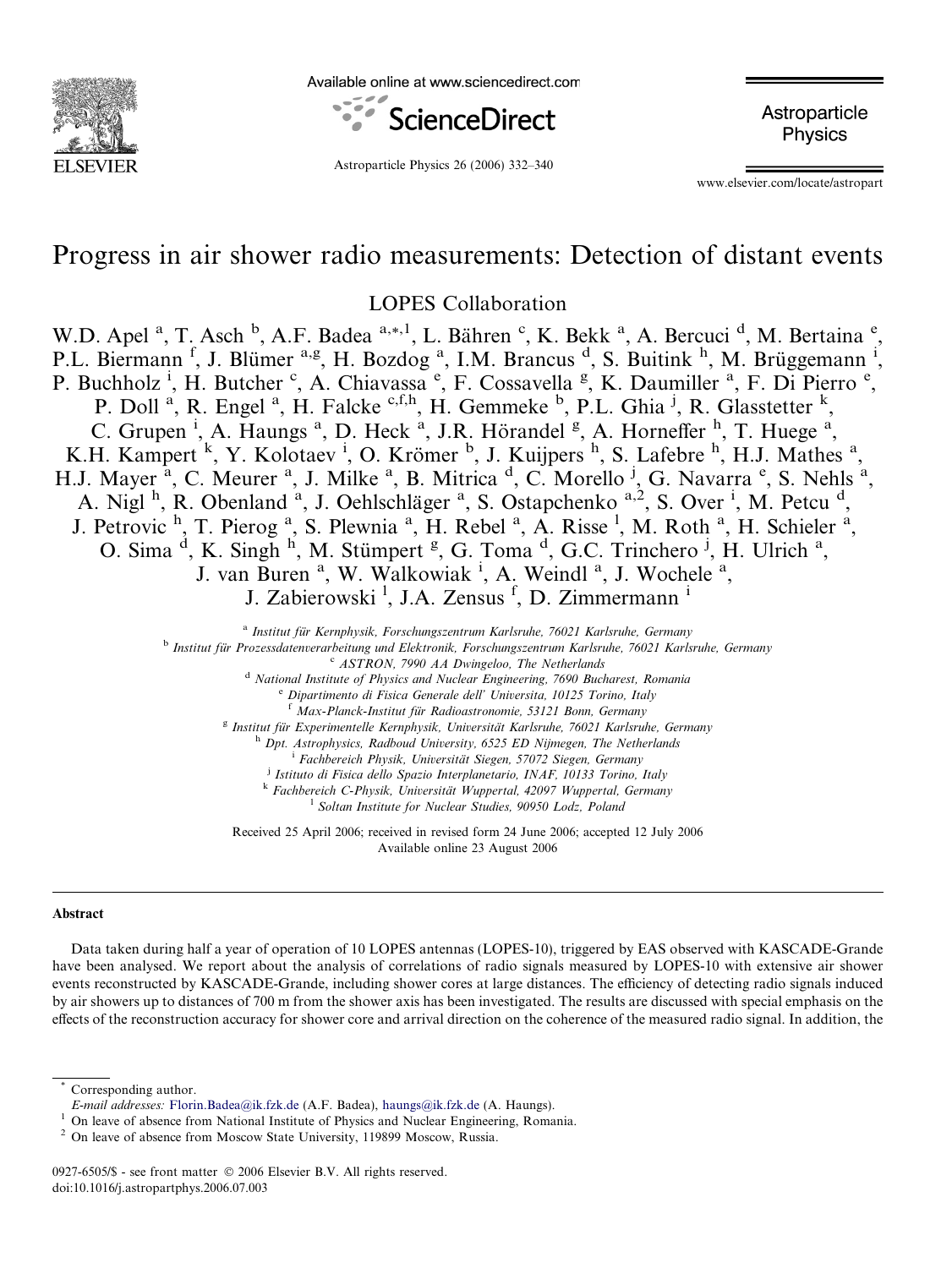correlations of the radio pulse amplitude with the primary cosmic ray energy and with the lateral distance from the shower core are studied.

© 2006 Elsevier B.V. All rights reserved.

Keywords: Extensive air showers; Radio emission; KASCADE-Grande; LOPES

# 1. Introduction

In 1962 Askaryan [\[1\]](#page-8-0) predicted that extensive air showers (EAS) should generate coherent radio emission. A few years later, in 1965, the phenomenon has been experimentally discovered by observing a radio pulse generated during the EAS development at 44 MHz [\[2\]](#page-8-0). In a review by Allan [\[3\]](#page-8-0) these early studies were summarized. In the pioneering work of Askaryan coherent Cherenkov radiation of the chargeexcess was considered as the process responsible for the EAS radio emission. However, the low matter density in the Earth's Atmosphere and the existence of the Earth's magnetic field allow an alternative process for the origin of the radio signals. In an approach based on coherent geosynchrotron radiation [\[4\],](#page-8-0) electron–positron pairs generated in the shower development gyrate in the Earth's magnetic field and emit radio pulses by synchrotron emission. Detailed analytical studies [\[5\]](#page-8-0) and Monte-Carlo simulations [\[6\]](#page-8-0) predict relevant radio emission at frequencies of 10 to a few hundred MHz. During the shower development the electrons are concentrated in a shower disk, with a thickness of a few meters. This leads to a coherent emission at low frequencies up to 100 MHz, where the wavelength is larger than this thickness. For showers above a certain threshold energy one expects a short, but coherent radio pulse of 10–100 ns duration with an electric field strength increasing approximately linearly with the primary energy of the cosmic particle inducing the air shower. I.e., one expects a quadratic increase of the received energy of the radio pulse with the primary particle energy. In addition, the geosynchrotron emission process is expected to be dominant for radio emission during the cosmic ray air shower development. Recently, measurements using the LOPES experiment [\[7\]](#page-8-0) support these predictions.

A series of recent papers (e.g. [\[7–9\]\)](#page-8-0) report about promising experimental results in detecting radio emission in coincidence with air shower events measured by particle detectors. A rather unique opportunity for calibrating and understanding the radio emission in EAS is provided by LOPES, which is located at the site of the KASCADE-Grande experiment [\[10,11\].](#page-8-0) The KASCADE-Grande experiment installed at the Forschungszentrum Karlsruhe is a multi-detector setup which allows precise estimations of charged particle EAS observables in the primary energy range of  $10^{14}$ – $10^{18}$  eV. LOPES-10 is an array of 10 dipole antennas placed inside the particle detector array of KAS-CADE-Grande. Recently, LOPES-10 was extended with 20 additional antennas to LOPES-30 [\[12\]](#page-8-0).

The LOPES-10 data set is subject of various analyses addressing different scientific questions. With a sample asking for high quality events the proof of principle for detection of air showers in the radio frequency range was made [\[7\].](#page-8-0) With events falling inside the original smaller KAS-CADE array basic correlations of the radio signals with shower parameters were shown [\[13\]](#page-8-0). Further interesting features are currently being investigated with a sample of very inclined showers [\[14\]](#page-8-0) and with a sample of events measured during thunderstorms [\[15\].](#page-8-0) The focus of the present paper is to display some general features deduced from first measurements of the LOPES experiment for events with primary energies above  $5 \times 10^{16}$  eV which are observed by the large KASCADE-Grande array and LOPES in coincidence, including shower cores at large distances. Special emphasis is put on effects of the applied radio reconstruction procedures, on detection efficiency, and on features of the measured radio signal dependencies on parameters of the primary cosmic particle such as the primary energy and distance of the antennas from the shower axis.

# 2. Data processing

#### 2.1. Experimental situation

The KASCADE-Grande experiment [\[10,11\]](#page-8-0) ([Fig. 1](#page-2-0), left panel) observes EAS in the primary energy range from 100 TeV to 1 EeV. It enables multi-parameter measurements of a large number of observables of the three main EAS components: electron/ $\gamma$  component, muons, and hadrons. The main detector parts are the original KAS-CADE array, and the Grande detector stations ([Fig. 1](#page-2-0), left panel). The KASCADE array consists of 252 scintillator detector stations and measures the electromagnetic and muonic components with 5 MeV and 230 MeV energy thresholds, respectively. The array is organized in 16 quadratic clusters, where the outer 12 clusters contain electron (unshielded) and muon (shielded) detectors, while the inner four clusters contain electron/ $\gamma$ -detectors, only. The 37 stations of the Grande array, covering an area of  $\approx$ 0.5 km<sup>2</sup>, take data in coincidence with KASCADE and allow to reconstruct showers with distances between shower core and the LOPES-10 antennas up to 850 m. The Grande array is triggered by a coincidence of seven neighboring stations. The present analysis uses data of the Grande array for reconstructing basic shower parameters: location and direction of the shower axis and the shower size. In addition, data of the original KASCADE array is used to reconstruct the muon number of the individual showers.

LOPES is an array of radio antennas, which has been installed on the site of the KASCADE-Grande experiment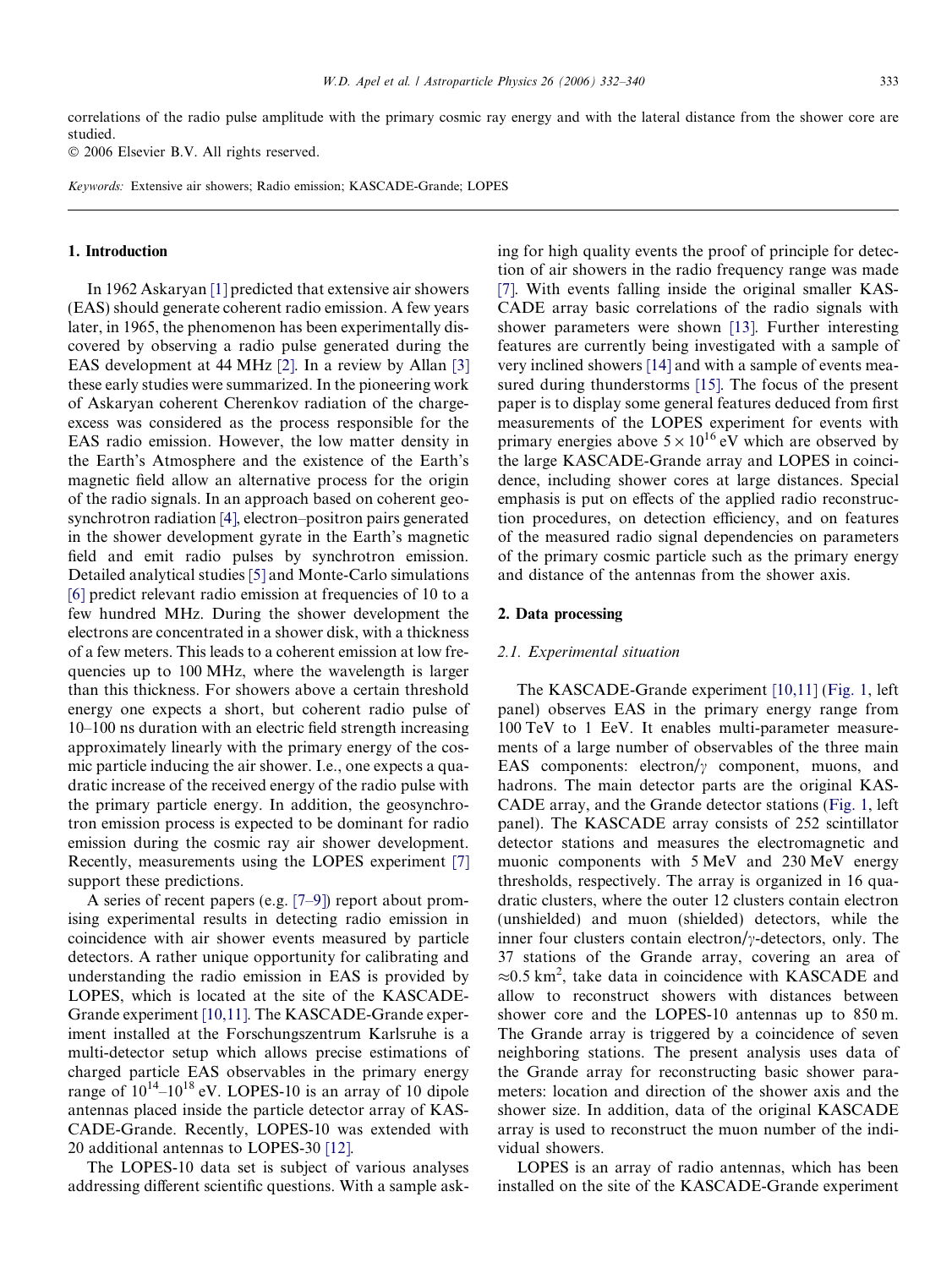<span id="page-2-0"></span>

Fig. 1. Left panel: Sketch of the KASCADE-Grande experiment. The main detector components are the KASCADE array and the Grande stations. The location of the 10 LOPES radio antennas is also displayed. Right panel: Distribution of the selected candidate events (862 events) with respect to primary energy (obtained by Grande reconstruction) and mean distance of the shower axis to the radio antennas. The selection is based on cuts of Eq. (2), see text.

in order to demonstrate the feasibility of EAS radio measurements. LOPES is based on prototype developments for the low-frequency-array (LOFAR) [\[16\]](#page-8-0). In the current status LOPES (LOfar PrototypE Station) operates 30 short dipole radio antennas (LOPES-30); the present analysis uses only data of the first 10 antennas forming LOPES-10 (Fig. 1, left part). The antennas, positioned in the original KASCADE array, operate in the frequency range of 40– 80 MHz and are aligned in east–west direction, i.e. they are sensitive to the linear east–west polarized component of the radiation. The read out window for each antenna is 0.8 ms wide, centered around the trigger received from the KASCADE array. The sampling rate is 80 MHz. The logical condition for the LOPES-trigger is at least 10 out of the 16 KASCADE clusters to be fired. This corresponds to primary energies above  $\approx$  10<sup>16</sup> eV; such showers are detected at a rate of  $\approx$ 2 per minute. The LOPES-10 experiment and its electronics is described in more detail in [\[8,13\]](#page-8-0).

#### 2.2. Selection of candidate events

A sample of 862 candidate events is selected out of 5 months of LOPES-10 data taken in coincidence with the Grande array (Fig. 1, right panel). Selection criteria are

- (i) coincident measurements of the event by LOPES-10, KASCADE field array which has triggered LOPES, and Grande array;
- (ii) a successful reconstruction of the shower observables by the Grande array;
- (iii) zenith angle of the shower less than  $50^\circ$ ;
- (iv) a geometrical cut to ensure the core position to be inside the fiducial area  $(0.358 \text{ km}^2)$  of the Grande array, see Fig. 1, left panel;
- (v) and, to reduce the amount of data, an energy and distance cut is additionally applied which is motivated by Allan's formula, as explained below.

The historical measurements of the 1960s were compiled by Allan [\[3\]](#page-8-0) with the result that the pulse amplitude per unit bandwidth  $(\epsilon_v)$  of the radio signal induced by an EAS is described by the formula:

$$
\epsilon_{v} = 20 \cdot \left(\frac{E_{0}}{10^{17} \text{ eV}}\right) \cdot \sin \alpha \cdot \cos \theta \cdot \exp\left(-\frac{R}{R_{0}(v,\theta)}\right) \left[\frac{\mu V}{m \cdot MHz}\right]
$$
\n(1)

with  $E_0$  the primary particle energy in eV,  $\alpha$  the angle between shower axis and the geomagnetic field,  $\theta$  the shower zenith angle,  $R$  the antenna distance to the shower axis, and the scaling radius  $R_0(v, \theta)$ , which is in the range of 30–300 m with  $R_0 = 110$  m at 55 MHz and  $\theta$  < 35°.

Compared to  $R$  in the formula, for the present analysis  $R_{\text{mean}}$  is defined as the mean of the distances between the 10 LOPES antennas and the shower core position (reconstructed by Grande) in shower coordinates, i.e. in planes perpendicular to the axis direction. The cut has been applied as

$$
\log_{10}\left(\frac{E_0}{\text{eV}}\right) > \log_{10}\left(\frac{E_{00}}{\text{eV}}\right) + 0.4343 \cdot \frac{R_{\text{mean}}}{R_0}
$$
\nor

\n
$$
\log_{10}\left(\frac{E_0}{\text{eV}}\right) > 17.5
$$
\n(2)

with  $E_{00} = 10^{16.5}$  eV and  $R_0 = 160$  m, i.e. weaker than Allan's scaling with radius. The threshold primary energy  $E_{00}$  has been chosen based on the results from Ref. [\[7\]](#page-8-0) and data reduction considerations. In this selection there are no conditions on the weather situation at the KAS-CADE-Grande site, i.e. environmental corrections were not applied. There is a known effect of an amplification of the radio signal during thunderstorms [\[15\],](#page-8-0) but during the discussed measuring time this affects less than 3% of the selected events.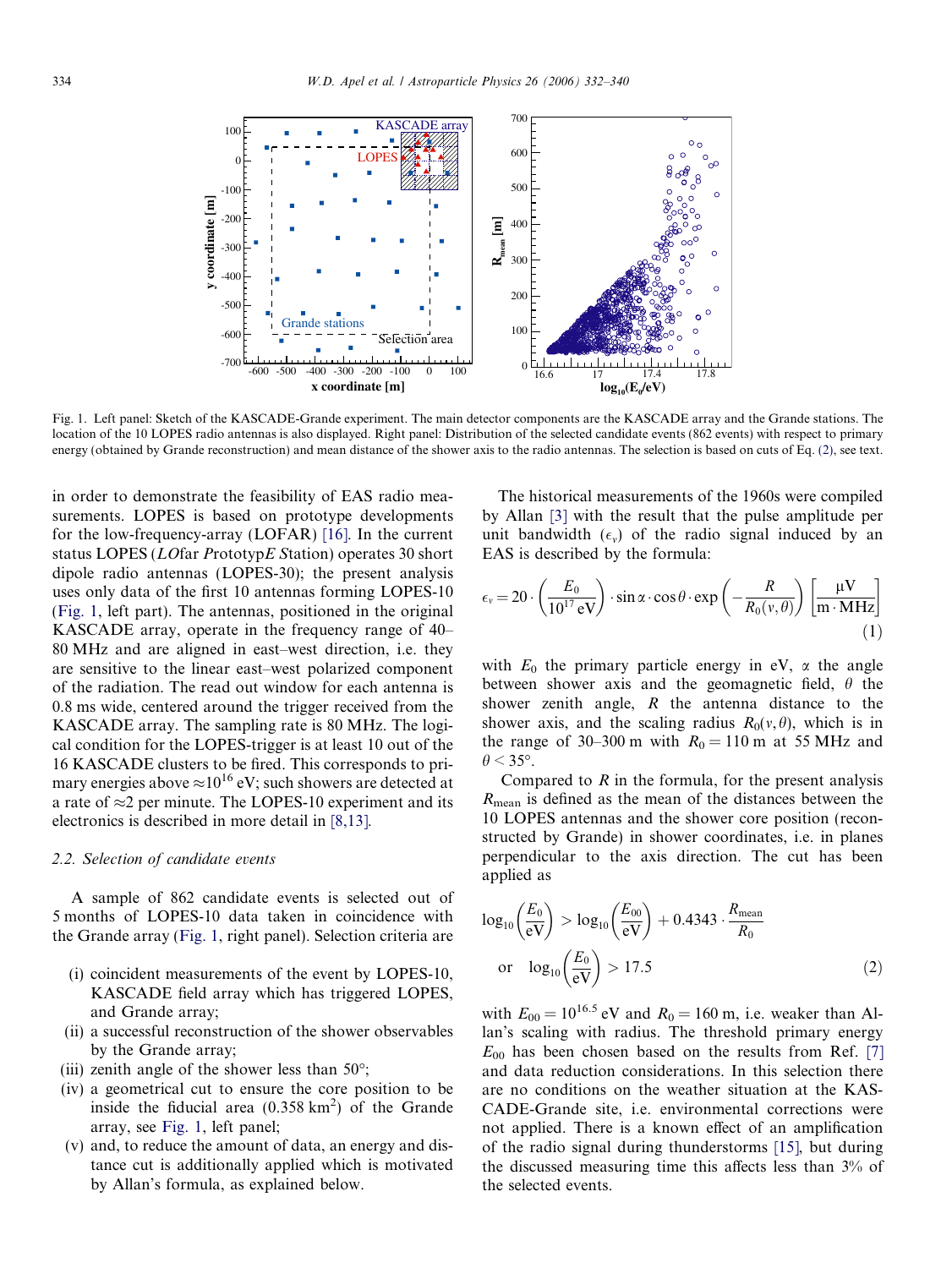## <span id="page-3-0"></span>2.3. Analysis procedures

The Grande array measures the densities and arrival times of the charged particles, from which shower core position and arrival direction are reconstructed. The reconstruction of the shower size  $N_e$  is also based on data of the Grande array, where the lateral distribution of the measured densities is described by a slightly modified NKGfunction [\[17\].](#page-8-0) The total muon number is obtained by a likelihood fit of the muon densities measured by the KAS-CADE muon detectors, located in the outer 192 stations of the KASCADE array [\[18\]](#page-8-0). In order to select and investigate the candidate events, the primary energy has been roughly estimated from measured and angular corrected electron and muon numbers by a linear combination where the parameters have been deduced from simulations with fixed energies and five different primary masses by means of a linear regression analysis [\[17\]](#page-8-0). These preliminary Grande reconstruction procedures applied to the first year of measurements with Grande lead to accuracies of the shower core position and direction in the order of 10 m and  $0.5^{\circ}$  with 68% confidence level for simulated proton and iron showers with  $>50$  PeV primary energy and  $22^{\circ}$ zenith angle. The energy resolution is estimated to be  $\Delta E/$  $E \approx 30\%$  in the relevant energy range which is sufficient for the following considerations.

The main steps to process the measured LOPES radio raw signals of an individual air shower are the following (for a more detailed description see Refs. [\[13,19\]\)](#page-8-0):

- (1) Correction of instrumental delays by monitoring the relative phases of a TV transmitter in the measured frequency band.
- (2) Correction of the data for a frequency dependent gain factor of all electronic components in the signal chain. This factor has been obtained by measuring appropriate amplifications and attenuations in a laboratory environment.
- (3) Removal of narrow band radio frequency interference (RFI). It occupies only a few channels in frequency space, while a short time pulse (e.g. from an EAS) is spread over all frequency channels. So, by flagging the channels with RFI the background is significantly reduced without affecting the air shower pulse significantly.
- (4) The digital beam-forming. It consists of two steps: First, a time shift of the data according to the given direction is done and then the combination of the data is performed calculating the resulting beam from all antennas. The geometrical delay (in addition to the instrumental delay corrections) by which the data is shifted, is the time difference of the pulse coming from the given direction to reach the position of the corresponding antenna compared to the reference position. This shift is done by multiplying a phase gradient in the frequency domain before transforming the data back to the time domain. This step

includes also a correction for the azimuth and zenith dependence of the antenna gain. To form the beam from the time shifted data, the data from each pair of antennas is multiplied time-bin by time-bin, the resulting values are averaged, and then the square root is taken while preserving the sign. We call this the cross-correlation beam or CC-beam:

$$
CC(t) = sign(S(t))\sqrt{\frac{1}{N_p}|S(t)|} with
$$
  
\n
$$
S(t) = \sum_{i \neq j}^{N} s_i(t) \cdot s_j(t)
$$
\n(3)

with N the number of antennas,  $N_p$  the number of antenna pairs,  $s_i(t)$  the field strength of antenna i, and t the time-bin index. The radio wavefront of an air shower is not expected to arrive as a plane wave on the ground, it should have some curvature. During the reconstruction procedures the radius of this curvature is taken into account by iterating a free parameter until the CC-beam is maximal. To some extent, however, the obtained value of this free parameter is degenerated by the uncertainties in the shower direction and due to the fact that the signal is generated in an extended and not point-like source.

- (5) Quantification of the radio parameters: Due to the filtering of low and high frequencies, the response of the analog electronics to a short pulse is an oscillation over a short time. Sampling such a signal with an ADC gives a certain fine structure inside the pulse that is not part of the original pulse but is caused mainly by the filter. To suppress this fine structure the data is smoothed by block averaging over three samples in the time domain, where three was found as optimum value not to broaden the pulse too much. Although the shape of the resulting pulse (CC-beam) is not really Gaussian, fitting a Gaussian to the smoothed data gives a robust value for the peak strength, which is defined as the height of this Gaussian. The error of the fit results gives also a first estimate of the uncertainty of this parameter. The uncertainties dependent on the accuracy of the core and direction estimate used as input to the beamforming are not considered in the following analyses. The obtained value for  $\epsilon_{v}$ , which is the measured amplitude divided by the effective bandwidth, will be given in units of  $\mu$ V/m MHz], but has to be multiplied by an unknown quantification factor A due to the lack of an absolute calibration [\[19\].](#page-8-0)
- (6) Identification of good events: Not every selected air shower is accompanied by a radio pulse which is detectable by LOPES. There can also be an incoherent noise peak which is as high as a peak induced by the air shower, even in the formed beam. One can therefore not select events with air shower pulses just by the height of the fitted Gaussian, but has to classify events in a further step. The criteria for this selec-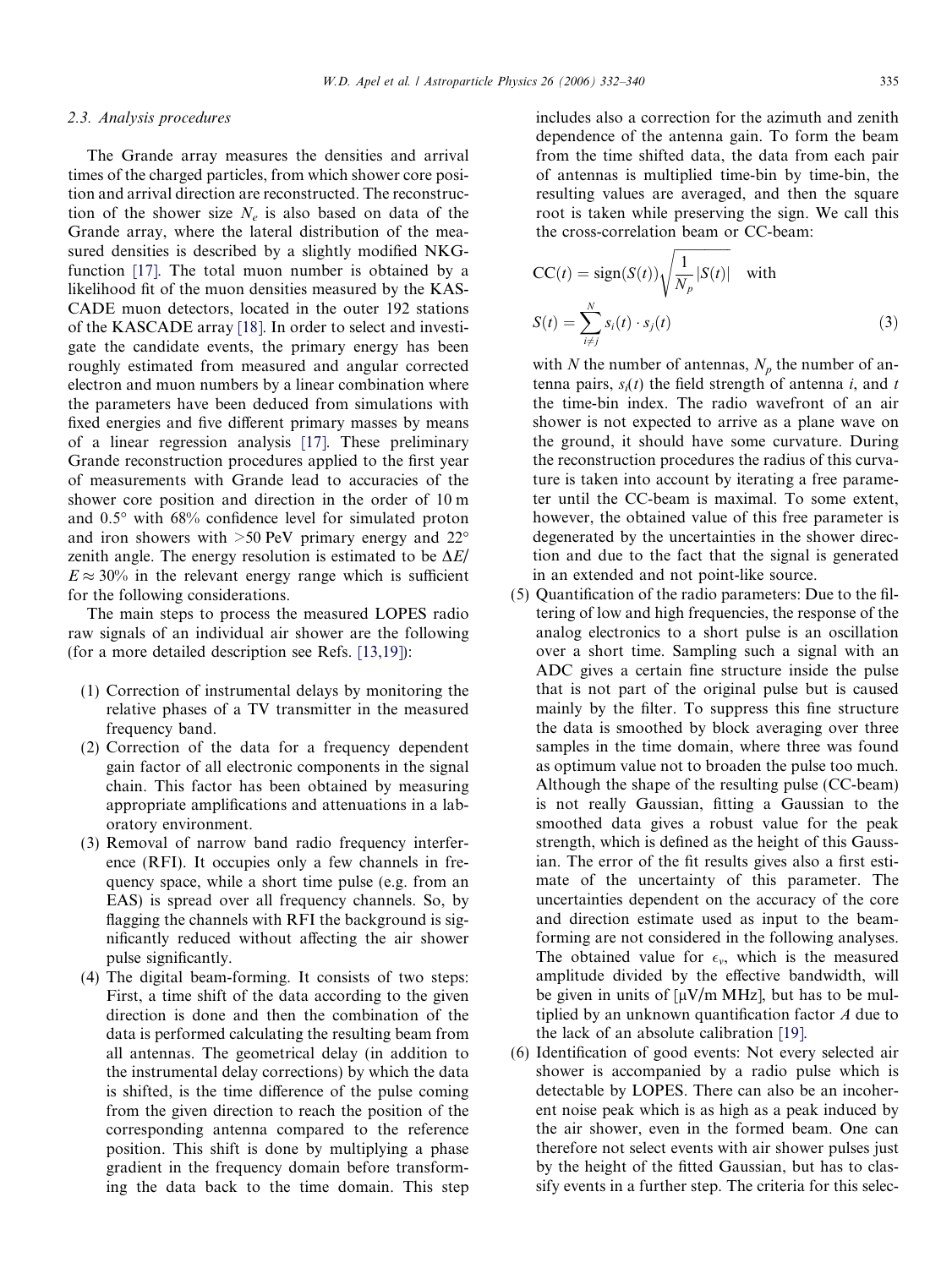tion are: existence of a pulse, coherence of the pulse, expected position of the pulse in time, and an approximately uniform pulse height in all antennas. Up to now these criteria are verified by hand, where the uncertainties are larger at low signal to noise ratios, i.e. at the threshold of detection.

# 2.4. Search for maximum radio coherence

The observed radio signal is expected to be sensitive to characteristics of the primary particle inducing the air shower like primary energy and mass. A crucial element of the detection method is the digital beam-forming which allows to place a beam in the direction of the cosmic ray event. Therefore, the measured signal is also expected to be sensitive to the core position, to the shower direction, and to the curvature of the emitted wave front. To investigate such intrinsic capabilities of the beam-forming in case of LOPES-10 a simple simulation has been performed based on analytical calculations.

For a monochromatic point source radiating at 60 MHz, placed at a position of 2.5 km along the vertical shower axis from the ground, the sensitivity of the CC-beam estimator (Eq. [\(3\)\)](#page-3-0) has been calculated. Fig. 2 gives an impression of the relation of the CC-beam to the shower direction, the shower core position and the radius of curvature of the radio front for the geometrical layout of LOPES-10. The  $\delta$ -values denote the differences between the true position/ direction of the radio source and the assumed input values for calculating the CC-beam. The z-axis in the figure are normalized to the value of the CC-beam estimator in case of 'perfect' coherence, i.e. no uncertainties in the position of the radio point source  $(\delta(\text{direction}) = 0, \ \delta(\text{core}) = 0,$ and radius of curvature  $= 2.5$  km). Only one parameter is varied at a time, where the other two are set to the true value. The calculations show that one looses (z-value is decreased by 20%) coherence if the start parameters for the CC-beam estimation in the direction are reconstructed with an error of more than  $0.8^{\circ}$ , and the core position with an error of more than 25 m, respectively. In contrast to direction and core, the distance of the shower axis from the antennas is relevant for the radius of curvature. The

further away from the axis, the more important the precision of the radius parameter becomes.

On the other hand the results shown in Fig. 2 can be interpreted as the intrinsic resolution of the antenna system, i.e. LOPES-10 has a limit in direction resolution of  $0.8^{\circ}$  and in core resolution of 25 m, and the further away the shower axis is the better the resolution gets as the uncertainty in the radius estimate decreases.

The calculations have also shown that going to lower frequencies the better coherence improves the primary energy estimation, where measuring with more antennas (LOPES-30) improves the reconstruction accuracy of the shower geometry.

As shown in Fig. 2, the procedure of time shifting the radio signals is relatively safe when the shower parameters for core and axis are reconstructed with high accuracy, i.e. provided by the reconstruction of data taken with the original KASCADE field array. Due to the high sampling area the accuracy of the core position and direction is good enough to obtain satisfying coherence of the radio signals. Of course, this is valid only for showers with cores inside KASCADE. A shower reconstruction using data from the Grande array is required for shower cores outside KASCADE. The Grande stations cannot assure an accuracy comparable with the original KASCADE array. This leads to events whose reconstructed radio signals do not fulfill the requirements to qualify as detected in the radio channel. Therefore, a so-called optimized beam-forming is performed, which searches for maximum coherence by varying the core and the direction around the values provided by the Grande reconstruction. I.e., the beam-forming procedures – steps 4–6 as described above – are repeated 50 times per shower, where the core and direction are randomly chosen inside the parameter space given by the KASCADE-Grande reconstruction accuracy. A more detailed discussion of the optimized beam-forming can be found in [\[20\]](#page-8-0).

[Fig. 3](#page-5-0) shows as an example the result of such an optimized beam-forming for an event with a medium distance between shower axis and radio antennas. In the upper part of the figure the raw time-series of the 10 antennas and the corresponding CC-beam including the fit are shown,



Fig. 2. Analytically estimated sensitivity of the (cross-correlation) CC-beam to the variation of the shower direction  $\delta$ (direction), the shower core position  $\delta$ (core), and the radius of curvature of the radio front in dependence of  $R_{\text{mean}}$  for the LOPES-10 configuration, assuming a monochromatic point source emitting at 60 MHz.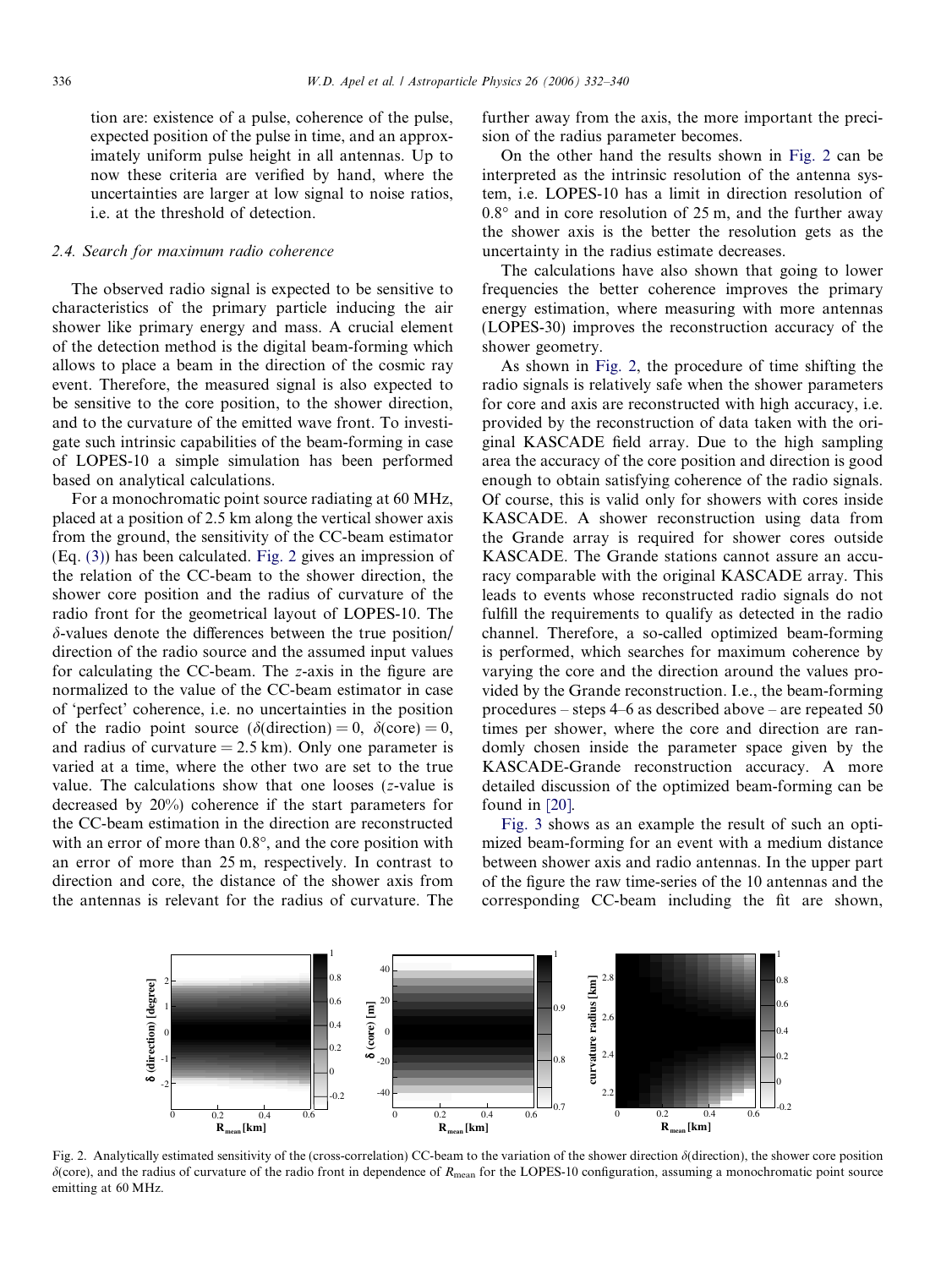<span id="page-5-0"></span>

Fig. 3. Event example: Upper panels: Signals of the individual antennas and result of the beam-forming (full line: CC-beam; dotted line: Gaussian fit) based on shower observables reconstructed by Grande; Lower panels: Signals of the individual antennas and result of the optimized beam-forming in order to maximize the radio coherence.

obtained by using the Grande reconstructed parameter set. The lower part shows the same event by choosing those starting parameters for the beam-forming which led to the maximum coherence, i.e. the highest radio pulse. An increase of 50% is seen in the CC-beam estimator after the optimized beam-forming. Table 1 compares the shower parameter values and their changes after achieving maximum coherence.

In the sample of the candidate events there are also events which have a very short mean distance to the antennas. Due to this small distance, the particle densities detected by the KASCADE array are relatively high inducing a lot of radio noise (incoherent signals, but still visible in the CC-beam estimation). After optimized beam-forming these incoherent signals cancel out at the CC-beam. Events hitting the KASCADE array can also be reconstructed with KASCADE data independent of the Grande reconstruction, but with better accuracy. It was found [\[20\]](#page-8-0) that for these events the two independently estimated

Table 1

Shower observables reconstructed by Grande alone and obtained after optimized beam-forming of LOPES-10 data for the EAS radio event displayed in Fig. 3

| Observable $\phi$ $\theta$ $X_{\text{core}}$ $Y_{\text{core}}$ $R_{\text{mean}}$ $E_0$ |  |                                                  |                                                                          |
|----------------------------------------------------------------------------------------|--|--------------------------------------------------|--------------------------------------------------------------------------|
| Grande                                                                                 |  |                                                  | $289.5^{\circ}$ 41.1° $-66.0$ m $-124.0$ m 149.8 m $4 \times 10^{17}$ eV |
| <b>LOPES</b>                                                                           |  | $292.2^{\circ}$ 40.6° $-64.4 \text{ m}$ -123.0 m |                                                                          |

The values of the shower core are given in KASCADE-Grande coordinates ([Fig. 1\)](#page-2-0), the mean distance is the mean of the distances from the shower axis to the individual antennas.

parameter sets (Grande plus LOPES after the optimized beam-forming and KASCADE reconstruction) are in better agreement than KASCADE with Grande results alone. Therefore, the optimized beam-forming gives the possibility to improve the accuracy of shower parameters by including the radio information in the reconstruction of the shower with Grande. This concerns the core position and shower direction directly, then iteratively with the new values the reconstruction of the shower sizes and therefore also the primary energy and mass estimation.

For events with very large distances, i.e. around or above 400 m, we also found a significant improvement of the CC-beam detectability by applying the optimized beam-forming. For the reconstruction of such events the expected time shifts, calculated by use of the known core distance, have to be taken into account to find the correct coherent peak. Such shifts serve as an additional constraint on the analysis procedure, especially for events with large distance to the antennas [\[20\].](#page-8-0)

After applying the optimized beam-forming procedures the obtained shower parameters are compared to the original (Grande reconstructed) parameters. For the angle a mean shift of  $2.3^\circ$  appears, which is still reasonable if we assume an uncertainty of roughly  $1^\circ$  for the present state of Grande reconstruction [\[17\]](#page-8-0) and also  $\approx$ 1° for LOPES-10 [\[7\]](#page-8-0). The mean shift in core position results to 15 m which is also not far off from the reconstruction uncertainties, but for the individual events a systematic shift of the cores in direction to the antenna center was recognized. However, with the available statistics and still partly preliminary cal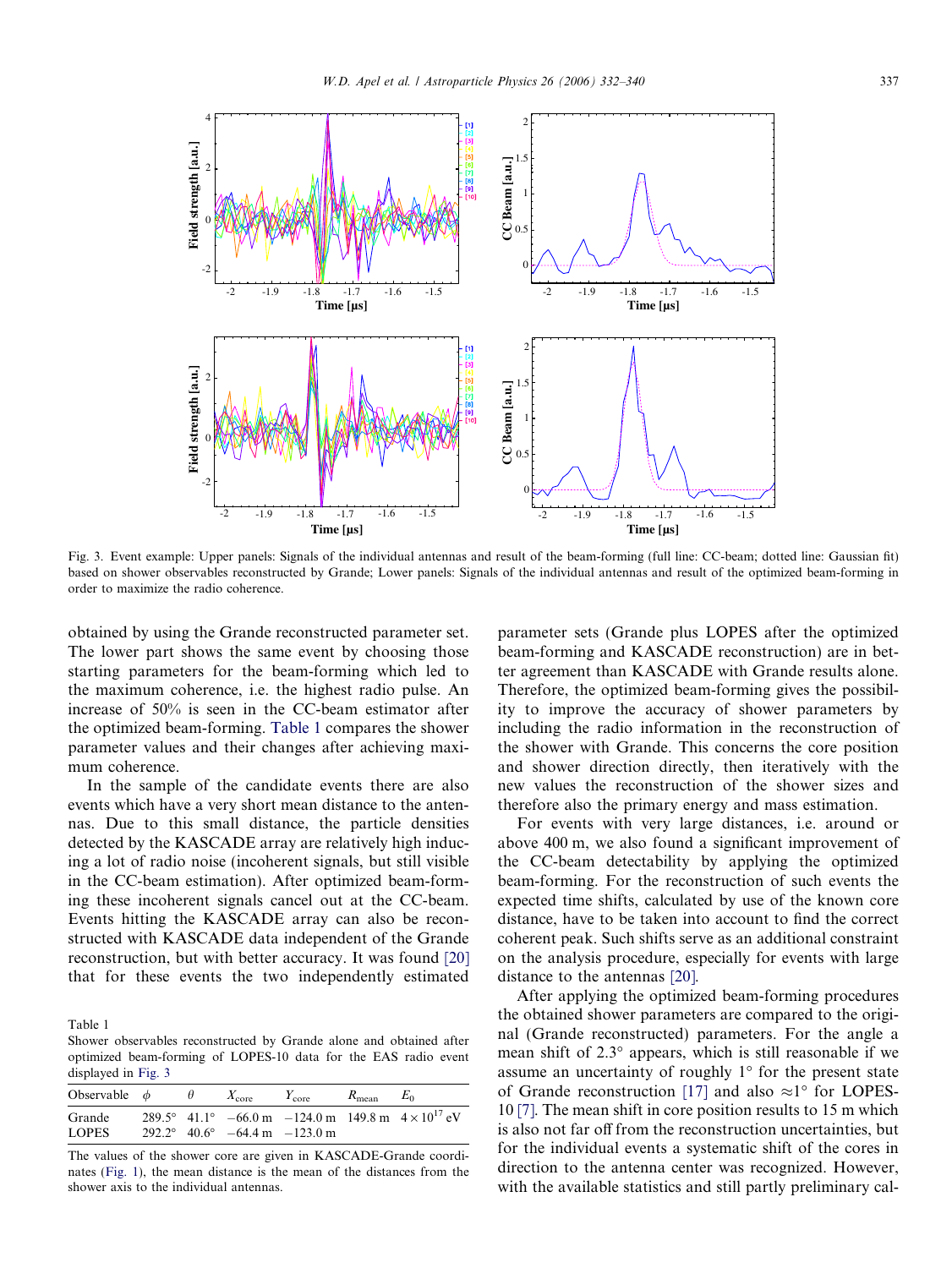ibrations for both the Grande and LOPES detectors, it is premature to investigate any possible systematic shift between the 'radio' and the 'particle' axis of the shower.

#### 3. Results

# 3.1. Efficiency of the radio detection

As shown in the previous section, the search for a coherent radio signal is very sensitive to the accuracies of reconstructing core position and shower direction. Due to the insufficient resolution of Grande, a lot of radio events fail in the first CC-beam reconstruction. Only 101 of the candidate events could be identified as radio showers. After searching for maximum coherence by varying the core position and direction (i.e. optimized beam-forming), the number of detected radio events increases from 101 to 372 out of 862 candidate events (Fig. 4, left panel). The very small efficiencies visible in the lower-left part of this figure are caused by low primary energies as well as the high radio noise coming from the KASCADE particle detectors. The best efficiency is reached for showers with high energy but not too large distances, where the signal is still strong but the noise from the particle detectors weak.

One of the most interesting results of the current analysis is the presence of clear EAS radio events at more than 500 m distance from the shower axis for primary energies below  $10^{18}$  eV. Concerning the overall detection threshold an increasing efficiency with increasing primary energy reaching approximately 60% for primary energies above  $2 \times 10^{17}$  eV is obtained with LOPES-10 (Fig. 4, right panel). An aggravating circumstance for missing detection even at high energies is the fact that with LOPES-10 only one polarization direction is measured.

In addition, correlations of further shower parameters have to be investigated in more detail to find reasons for low efficiencies, even after applying the optimized beamforming procedures. Here the direction of the shower axis plays the main role: By simulations [\[6\]](#page-8-0) it is expected that the emission mechanism in the atmosphere and therefore also the radio signal strength depends on the zenith, on the azimuth, and as a consequence on the geomagnetic angle. The latter is the angle between the shower axis and the direction of the geomagnetic field. Indeed, detailed analyses of LOPES data have shown [\[7,13,14\]](#page-8-0) that there are preferred directions for enhanced radio signals, or vice versa, there is no radio signal detection for specific shower conditions, especially at the detection threshold. Again, the fact that only one polarization direction is measured aggravates the interpretation of the data. In addition, for the present analysis there is a selection bias: For large distances mainly showers with small zenith angles are selected due to the fact that the trigger condition requires high particle densities inside the KASCADE array, which is located in a corner of the Grande array. Small zenith angles lead to higher particle densities at KASCADE for same primary energy, and therefore to a worse signal to noise ratio in the antennas. Further on, the probability to detect an air shower in radio might also be influenced by variations of the background noise due to weather conditions or daynight effects in the human dominated environment of LOPES. In summary, events with primary energies even below  $10^{17}$  eV could be detected in the radio domain, which is remarkably low considering the noisy environment at the experimental site and the missing measurements of the second polarization direction.

# 3.2. Lateral dependence of the received signal

After linear scaling of the pulse amplitude  $\epsilon$ <sub>v</sub> with the primary energy estimated by KASCADE-Grande a clear correlation with the distance is found [\(Fig. 5](#page-7-0)). The functional form of this dependence and also the lateral scaling parameter is of high interest for the further development of the radio detection technique. Following Allan's formula an exponential behavior with a scaling parameter of  $R_0 =$ 



Fig. 4. Left panel: Efficiency of the radio detection after the optimized beam-forming (372 out of 862 candidate events). The hatched areas are bins where no candidates were selected ([Fig. 1\)](#page-2-0); Right panel: Efficiency for radio detection versus primary energy.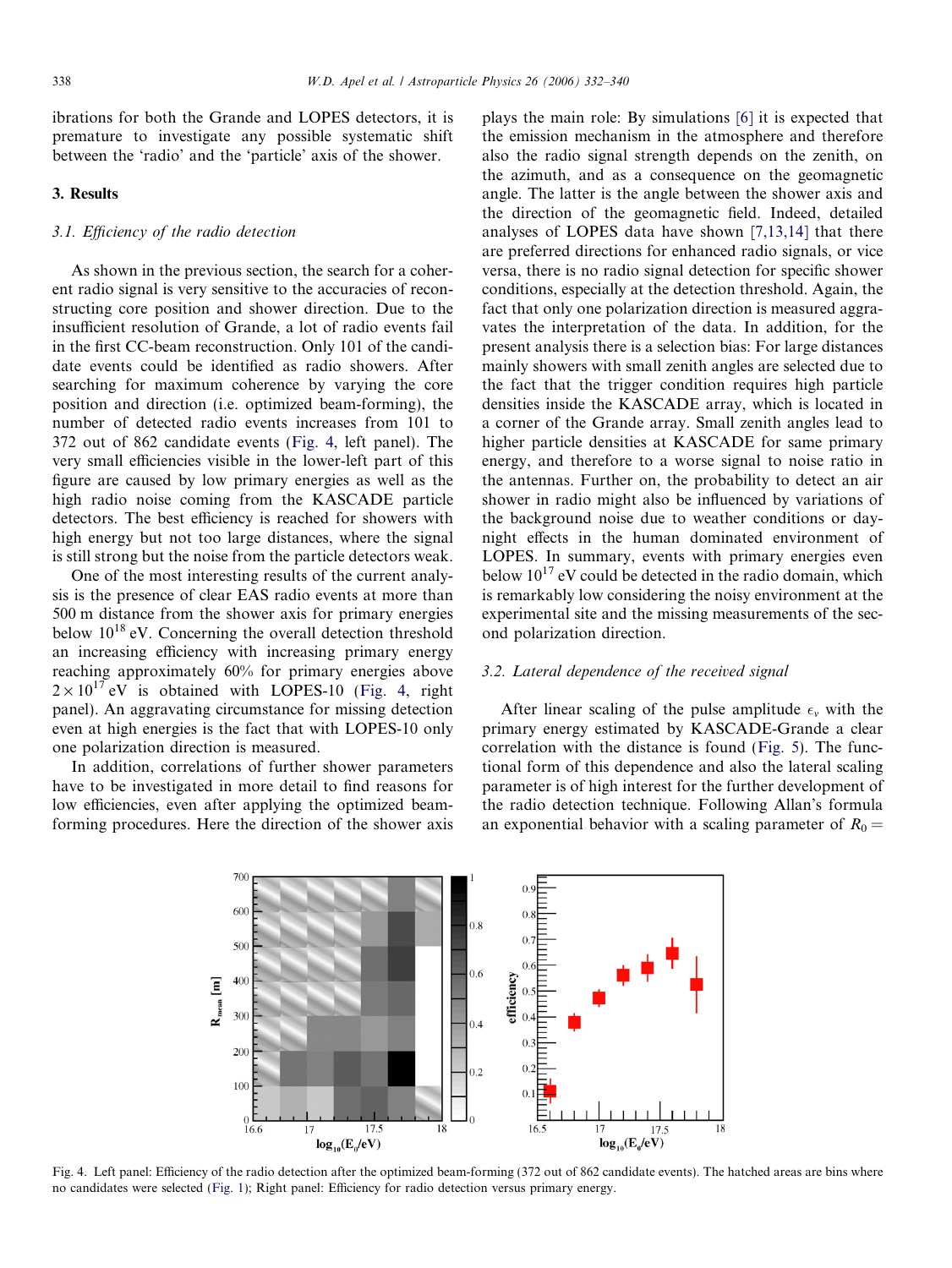<span id="page-7-0"></span>

Fig. 5. Correlation of the pulse height corrected for primary energy with the mean distance of the shower axis to the radio antenna system. The lines show results of fits with an exponential function with two free parameters (fit) and with fixed scaling radius as suggested by Allan [\[3\]](#page-8-0), respectively.

110 m is expected (Eqs. [\(1\)](#page-2-0) and [\[3\]\)](#page-8-0) for vertical showers. Such an exponential dependence of signal to distance is also expected by detailed simulations of the geosynchrotron effect with a scaling radius of  $\sim 100$  to  $\sim 800$  m, increasing with increasing zenith angle [\[6\].](#page-8-0) The CODAL-EMA experiment does also support such a dependence by a preliminary analysis of a few events ( $R_0$  of a few hundred meters) [\[21\].](#page-8-0) Fitting the present data set (Fig. 5) explicitly assuming an exponential function,  $R_0$  results to  $230 \pm 51$  m, i.e. somewhat larger than Allan's suggestion which is also drawn in Fig. 5. One has to note that the initially introduced energy dependent selection cut (Eq. [\(2\)\)](#page-2-0), and the large noise contribution (weak signal) for large distances certainly bias the obtained result on the lateral scaling parameter towards a flatter slope. In addition, the selection cut, the missing correction to the zenith angle dependence, as well as the different definition of  $R_{\text{mean}}$ compared to the definition of the distance R used in Allan's formula surely distort the obtained scaling parameter.

### 3.3. Energy dependence of the received signal

In Fig. 6 the pulse amplitudes are now scaled according to the exponential radial factor obtained by the fit described in the previous section, without the prior energy correction. By that, a clear correlation between the radio field strength and the primary energy is found.

By scaling in addition subsequently with the angle to the geomagnetic field, the azimuth, and the zenith angles, an even stronger correlation with less fluctuations would be expected. Due to the low statistics and the discussed systematic uncertainties of the experimental configuration as well as the efficiency behaviour of the detection, these steps are omitted in the current phase of the analysis. In particular, the small detection efficiencies at low energies distort



Fig. 6. Correlation of the pulse height (corrected for the lateral mean distance of the shower axis to the radio antenna system) with the primary energy of the showers. No correction for the dependence on the geomagnetic angle, on the zenith angle, or the azimuth angle are applied.

the correlation to a flatter behaviour. Consequently, we omit also to perform a fit to the presented data. Nevertheless, the shown correlation supports the expectation that the field strength  $\epsilon_{v}$  increases by a power-law with an index close to one with the primary energy, i.e. that the received energy of the radio signal increases quadratically with the primary energy of the cosmic rays. If the index of this power-law were exactly one this would serve as proof of the coherence of the radio emission during the shower development.

## 4. Summary and outlook

A combined data analysis correlating the radio signals measured by LOPES-10 with extensive air shower events reconstructed by KASCADE-Grande was performed. The analyzed showers have their axis in up to 700 m distance from the antenna array and in the primary energy range of  $10^{16.5}$ - $10^{18}$  eV. Some general dependences of the measured radio signal on certain shower parameters were discussed. Missing statistics and experimental deficiencies hamper more detailed investigations in this early stage of air shower radio detection experiments. Nevertheless, the presented first analysis led to some interesting results which can be summarized as follows:

• The most crucial element of radio detection is finding the coherence of the radio pulses. The coherence itself is very sensitive to the shower direction and shower core position. On the one hand, very small fluctuations in the shower observables reconstructed by Grande translate into large fluctuations in the estimated radio pulse amplitude. On the other hand, by maximizing the radio coherence, improved estimations of the core and